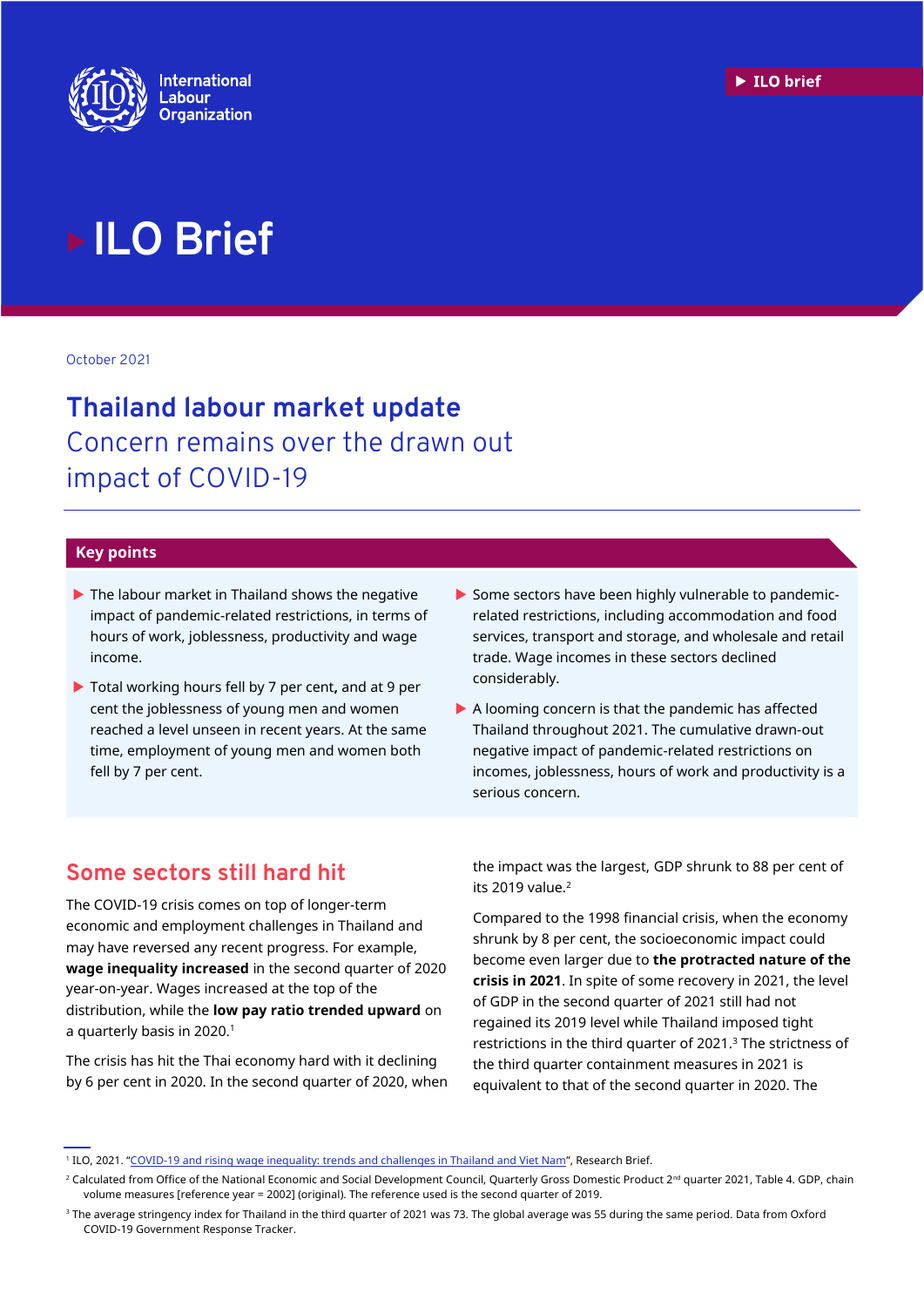**depth and duration** of the crisis remains a concern and requires continuous monitoring as it **further dampens productivity and incomes from work**.

**Hardest-hit sectors** by the second quarter of 2021 were accommodation and food services (61 per cent of the 2019-Q4 value added), transport and storage (74 per cent), and wholesale and retail trade (95 per cent) (figure 1). The three sectors accounted for 30 per cent of non-agricultural GDP in 2019. Other sectors have either **recovered**, such as agriculture and manufacturing, or **continued to expand** through the pandemic, such as construction, information and communication, and real estate activities. Thus, there are temporary cross-sectoral imbalances. **If the socioeconomic crisis is further prolonged**, any existing cross-sectoral **mismatch in the labour market can worsen** and become structurally embedded.

#### **Figure 1. Value-added in selected sectors (2019- Q4=100)**



Note: TRA = wholesale and retail trade, TPT = transport and storage, and A&F = accommodation and food services.

Source: National Socioeconomic Development Council, National Accounts, Table 6. Readjusted to make Q4-2019 = 100.

## **Churn in the labour market**

Total employment increased by 98,000 in the first quarter of 2021 compared to the fourth quarter of 2019.<sup>4</sup> The labour force participation rate increased by 0.3 percentage points overall, though it fell by 1 percentage point for young men and women. It seems that all in all, **people remained in the labour market, to the extent** 

**possible** over this period by shifting employment. However, there are signs that **income and working conditions may have worsened**.

#### **Table 1. Key labour market indicators**

| <b>Statistics/Indicators</b>                                            | Q4-2019 | Q1-2021 | Percentage<br>point<br>difference |
|-------------------------------------------------------------------------|---------|---------|-----------------------------------|
| Labour force participation rate                                         | 66.6    | 66.9    | 0.3                               |
| <b>Youth: Male</b>                                                      | 47.5    | 46.2    | $-1.3$                            |
| <b>Youth: Female</b>                                                    | 33.8    | 33.0    | $-0.8$                            |
| Employment ('000s)                                                      | 37483   | 37581   | 0.3                               |
| <b>Youth: Male</b>                                                      | 2 1 7 5 | 2018    | $-7.2$                            |
| <b>Youth: Female</b>                                                    | 1477    | 1380    | -6.6                              |
| Unemployment rate (%)                                                   | 0.7     | 1.4     | 0.7                               |
| <b>Youth: Male</b>                                                      | 2.9     | 6.1     | 3.2                               |
| <b>Youth: Female</b>                                                    | 4.9     | 7.5     | 2.7                               |
| Note: The column "Percentage point difference" for employment shows the |         |         |                                   |

Note: The column "Percentage point difference" for employment shows the percentage change.

Source: ILO estimate from Labour Force Survey Thailand.

It is clear that **youth suffered a negative shock** to their labour market opportunities (table 1). **Youth employment fell by 7 per cent** in the first quarter of 2021. The **youth unemployment rate increased by 3 percentage points** for both men and women, reaching a high of 6 per cent and 8 per cent, respectively.

**Employment grew in many sectors**, but **accompanied by a fall in labour productivity** (figure 2, quadrant IV). Sectors that experienced positive growth in both employment and labour productivity include finance and insurance, education, and construction (quadrant I). The agricultural sector experienced a notable employment and productivity decline between 2019-Q4 and 2021-Q1.5

<sup>4</sup> This brief uses data from the fourth quarter of 2019 as the pre-pandemic reference point.

<sup>&</sup>lt;sup>5</sup> Part of the decline in agricultural employment in the first quarter of 2021 can be attributed to the fact that it is an agricultural low season.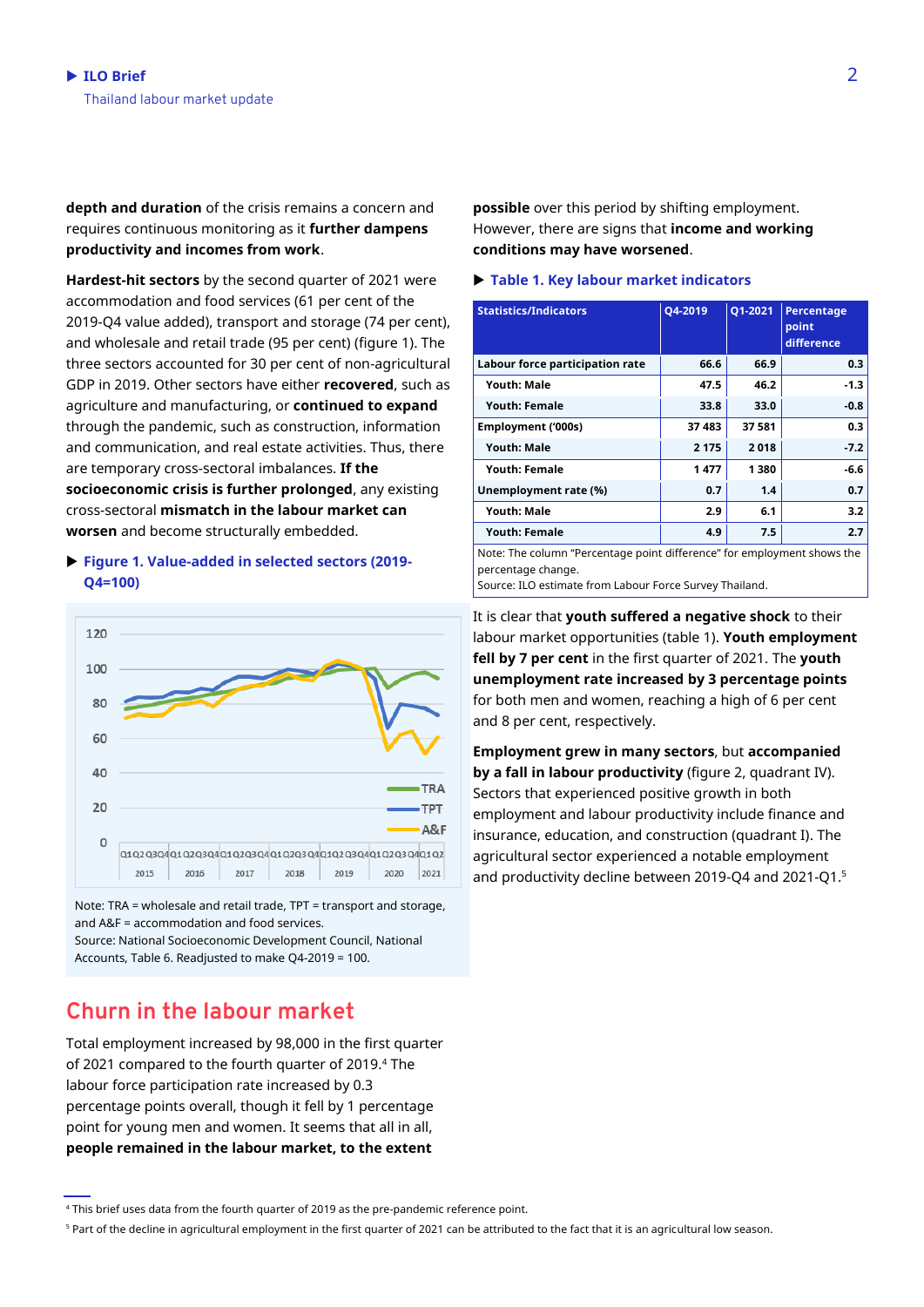

#### **Figure 2. Growth in employment and labour productivity by sector, 2019-Q4 to 2021-Q1 (%)**

Source: ILO estimates from Labour Force Survey Thailand; Bank of Thailand table EC\_EI\_030\_S3

#### Incidence of **part-time employment increased in almost**

**all sectors** over the same period<sup>6</sup>, including professional, scientific and technical activities (by 23 percentage points), manufacturing (by 20 percentage points), and information and communication (by 19 percentage points). Thus, while employment may have been maintained, **the volume of work in terms of hours has weakened**.

Pandemic-related restrictions **negatively affected employment in smaller establishments** with less than 50 workers. Between 2019-Q4 and 2021-Q1, it **declined by 7 per cent** in almost all sectors<sup>7</sup>, except in real estate (10 per cent increase), activities of household as employers (8 per cent), and construction (5 per cent). The **decline in employment in small establishments was most notable among youth,** falling by 18 per cent for young men and by 24 per cent for young women.

## **Significant losses in working hours**

Between the fourth quarter of 2019 and the first quarter of 2021, total working hours **fell by 7 per cent**, or a decline in full-time equivalent employment by 2 million.<sup>8</sup> **A fairly strong recovery in working hours and employment in the last half of 2020 was reversed in the first quarter of 2021** due to the re-emerging waves of the pandemic and the restrictions that were put in place in response (figure 3).

#### **Figure 3. Total hours worked per week (million)**



#### Source: ILO estimate from Labour Force Survey Thailand.

## **Rising underutilization of labour**

Losses in hours worked and the need to earn an income can be captured by the share of **time-related underemployed (wanting to work more hours) and unemployed** persons in the labour force.<sup>9</sup> Since the onset of the crisis, this indicator records **a historic increase** across all population groups (figure 4). The increase was **particularly notable for both male and female youth**, reaching 9 per cent in the first quarter of 2021.

On the other hand, the share of **youth not in employment, education or training** in the youth population **declined by 1 percentage point** between 2019-Q4 and 2021-Q1. Such a decline may be partly capturing the need to earn any income and partly the education seasons. The decline was pronounced for **young women** (2 percentage points), though at 17 per cent, they continue to be more affected by nonparticipation in education or the labour market than men (12 per cent) in the first quarter of 2021.

<sup>7</sup> Utilities and public administration are excluded due to their relatively small numbers in terms of employment.

<sup>6</sup> The exceptions are water supply, sewerage and waste management and education, where the incidence of part-time work declined by 1.3 and 0.3 percentage points, respectively, between 2019-Q4 and 2021-Q1.

<sup>&</sup>lt;sup>8</sup> The labour force data in Thailand displays high seasonal traits. Thus, the magnitude of change is highly sensitive to the choice of the reference period. For a full analysis of the impact of COVID-19 on the labour market, the trend and seasonality effects need to be accounted for.

<sup>9</sup> This gives one measure of labour underutilization rate (LU2), which is the share of unemployment and time-related underemployment in the labour force.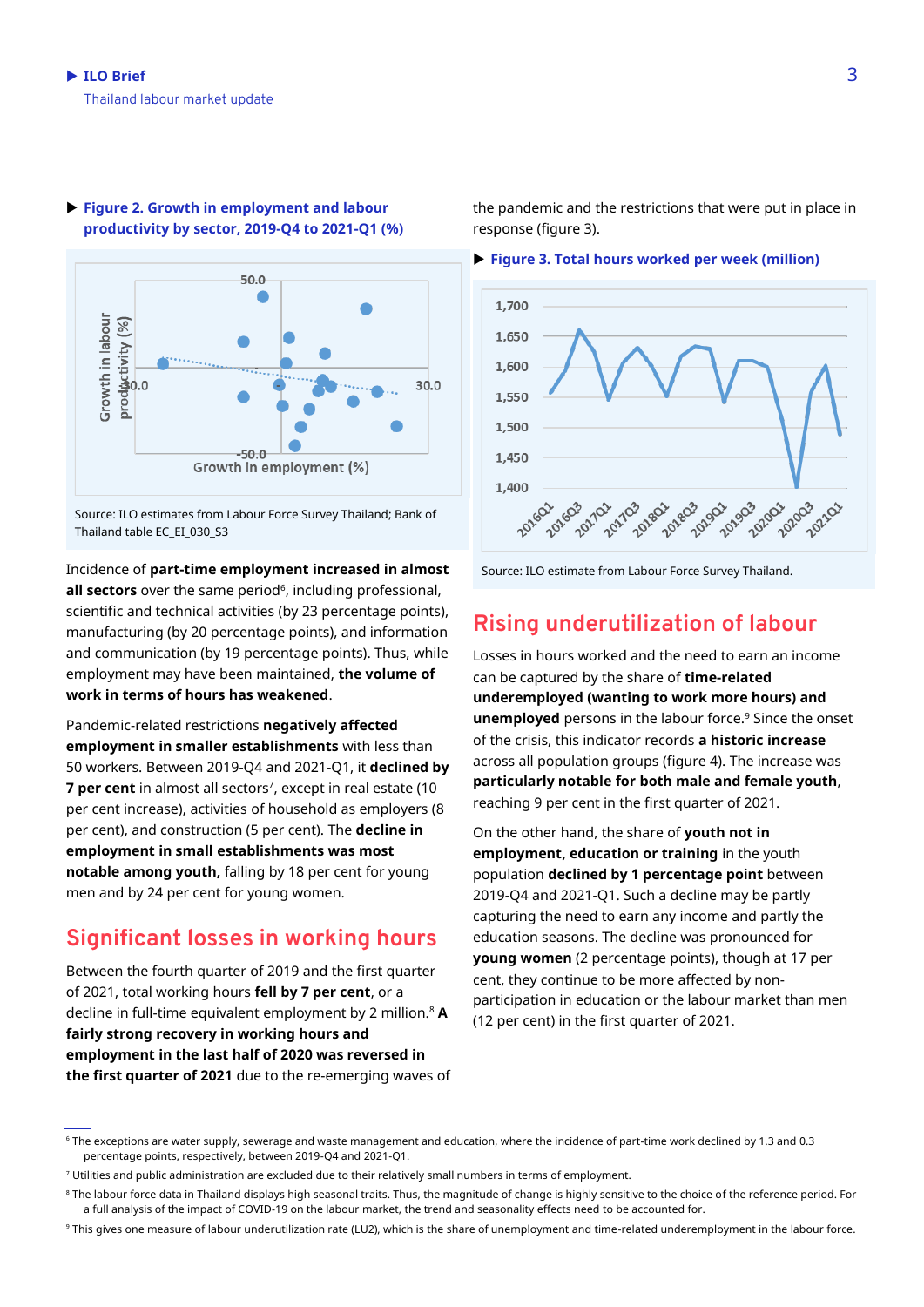

 **Figure 4. Time-related underemployment and unemployment as % of labour force**

Source: ILO estimate from Labour Force Survey Thailand.

## **Uneven distribution in wage income growth across sectors**

In recent years, **average wage income per month**, as captured by its median, remained steady, with little sign of growth in most sectors.

At the same time, the total monthly wage bill actually **increased by 3 per cent** in the first quarter of 2021. However, the **gains and losses were unevenly distributed across sectors**. The **manufacturing** sector accounted for the biggest share of the wage bill (25 per cent) in the last quarter of 2019, and since then it **grew by 4 per cent**. Total wage earnings in **education** also **grew by 12 per cent**, a sector that accounted for 10 per cent of the wage earnings in the fourth quarter of 2019.

On the other hand, at 14 per cent, the **wholesale and retail trade sector** accounted for the next biggest share after manufacturing, but the wage earnings **fell by 9 per cent** over the same period. **Accommodation and food services** and **transport and storage sectors** also experienced a **significant fall in wage earnings by 13 per cent and 10 per cent**, respectively.

Thus, the **cross-sectoral picture is highly mixed**, but it is clear that **even if employment numbers remain stable** in the last three sectors which have been highly vulnerable to the pandemic-related restrictions (figure 1), **income from work seriously declined**.

### **Hope for a recovery in 2022**

**Up to the first quarter of 2021**, the Thai labour market shows **negative impacts** of pandemic-related restrictions in terms of hours of work, joblessness, productivity and wage income. In spite of difficult conditions, the overall labour market response during the first year of the pandemic has been to **stay in the labour market**. This may have been supported by the employment protection measures that were put in place in 2020.<sup>10</sup> Nevertheless, the crisis has already resulted in **high joblessness of young men and women**, to a level unseen in recent years, which will require an active policy response.

The picture is **highly mixed at the sectoral level**. However, **productivity growth was negative** in most sectors, and **employment in small establishments (with less than 50 workers) fell**, in almost all sectors. **Youth employment in the small establishments suffered the most**. If small establishments were one of the channels for youth to get employment, the channel has severely narrowed. Finally, there were considerable losses in the hours of work and wage earnings in the sectors that have been most vulnerable to pandemic-related restrictions (figure 1).

A looming concern is that the **pandemic has affected Thailand throughout the second and the third quarters of 2021**, and is also biting into the fourth quarter. In the third quarter of 2021, the strictness of the restrictions that were implemented was equivalent to the one in the second quarter of 2020. A similar magnitude of socioeconomic shock as the one seen in the second quarter of 2020 could be expected. The **cumulative drawn-out negative impact** of pandemic-related restrictions on incomes, joblessness, hours of work and productivity is a serious concern. Concern also remains in regard to the extent to which employment protection measures had been extended or adjusted in 2021.

Nevertheless, with the gradual easing of health-related restrictions, rising vaccination rates and the announced easing of cross-border mobility in November 2021, a **slow and uneven recovery** could be expected in the last quarter of 2021 and into 2022.

<sup>&</sup>lt;sup>10</sup> ILO, 2021. "[COVID-19 and employment protection policies: A quantitative analysis of the Asia-Pacific region](https://www.ilo.org/wcmsp5/groups/public/---asia/---ro-bangkok/documents/briefingnote/wcms_810842.pdf)", Research Brief.